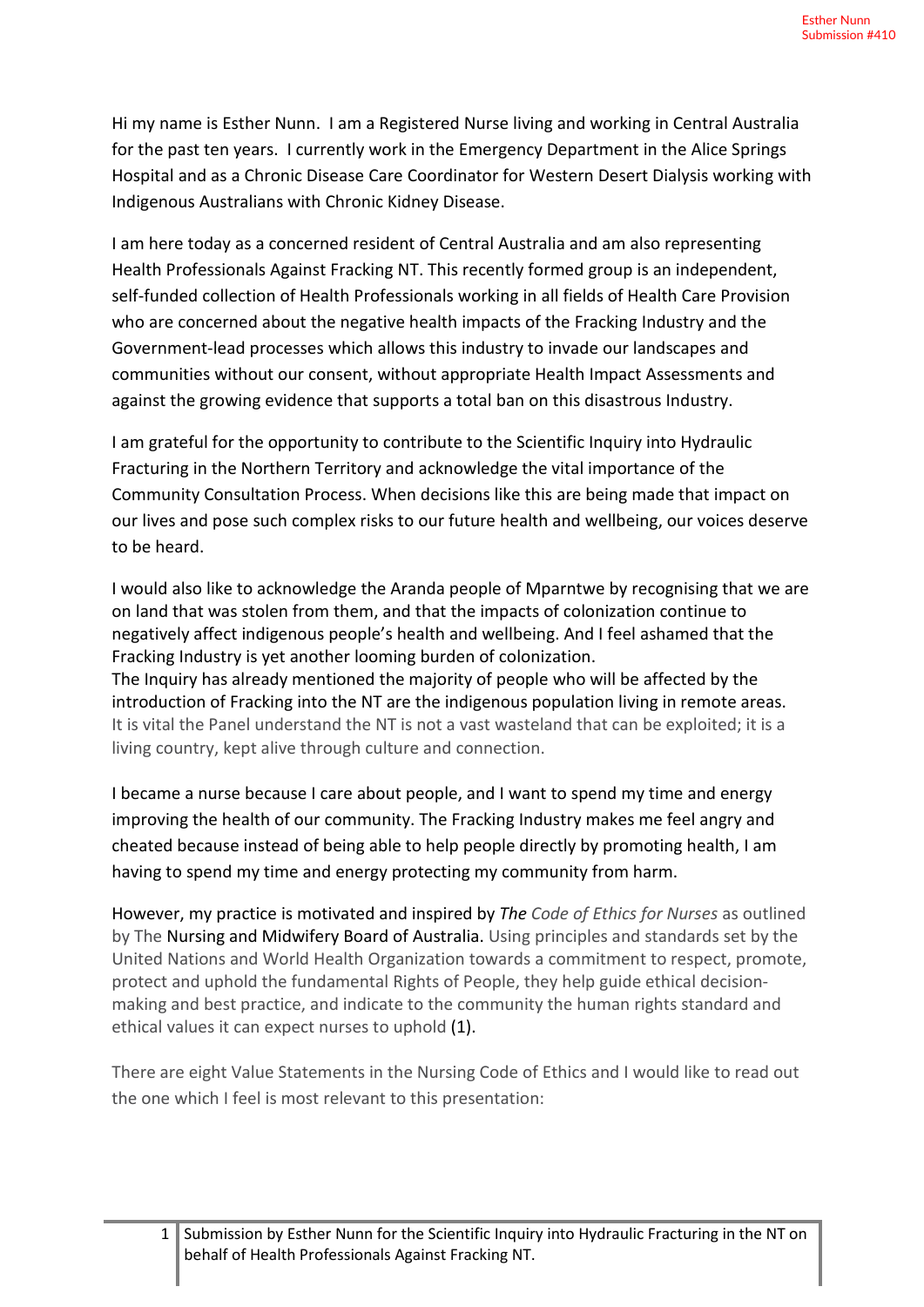#### Value Statement 8 - Nurses value a socially, economically and ecologically sustainable environment promoting health and wellbeing

'Nurses value strategies aimed at preventing, minimising and overcoming the harmful effects of economic, social or ecological factors on the health of individuals and communities. Commitment to a healthy environment involves the conservation and efficient use of resources such as energy, water and fuel. Nurses value and contribute towards strategies aimed at preventing and overcoming problems such as environmental pollution and degradation, and how they contribute to ill health in the community, as well as working at minimising their harmful effects.'

This statement demonstrates we as Health Professionals have a moral, ethical and even legal obligation to our communities and the environment to ensure they are protected from harm. And it is this that motivates me to be standing here today.

It is heartening to note the opening line of the Scientific Inquiry's Interim Report - Chapter 10 - acknowledges the rapidly growing number of Scientific Literature into the Risks to Human Health associated with the Fracking Industry (2). It is disheartening however, to note the report also states it has only read a select few of the some 700 papers into the health impacts of the Industry. I would like to know exactly how many the Panel consider enough to get an accurate understanding of this Industry's impacts on our health and wellbeing. When making recommendations to the Government that will impact on our lives forever, I would hope you would seriously consider them all!

For those in the audience, a categorical assessment of 685 peer viewed literature published in 2016, found 84% of the public health studies indicate risks to public health, 69% of water studies show actual or potential water contamination, and 87% of air quality studies indicate elevated air pollution (3). It would seem in Layman's terms "A No-Brainer" that the Fracking Industry poses far too many risks to the health of humans and the environment to be suitable for anything besides a total ban!

However, I am grateful the Gunnar Government called for a moratorium and this Scientific Inquiry which buys us precious time to provide the proof required to ram our point home and save us from the Fracking Industry. But it does seem ridiculous somehow when there are already states in Australia and entire countries in the world who have been though all this and come to the same conclusion we are pushing for - to ban Fracking.

Below is a list of health-related organizations and experts who have already provided strong Scientific Evidence stacking up against the Industry, and who Health Professionals Against Fracking NT align themselves with: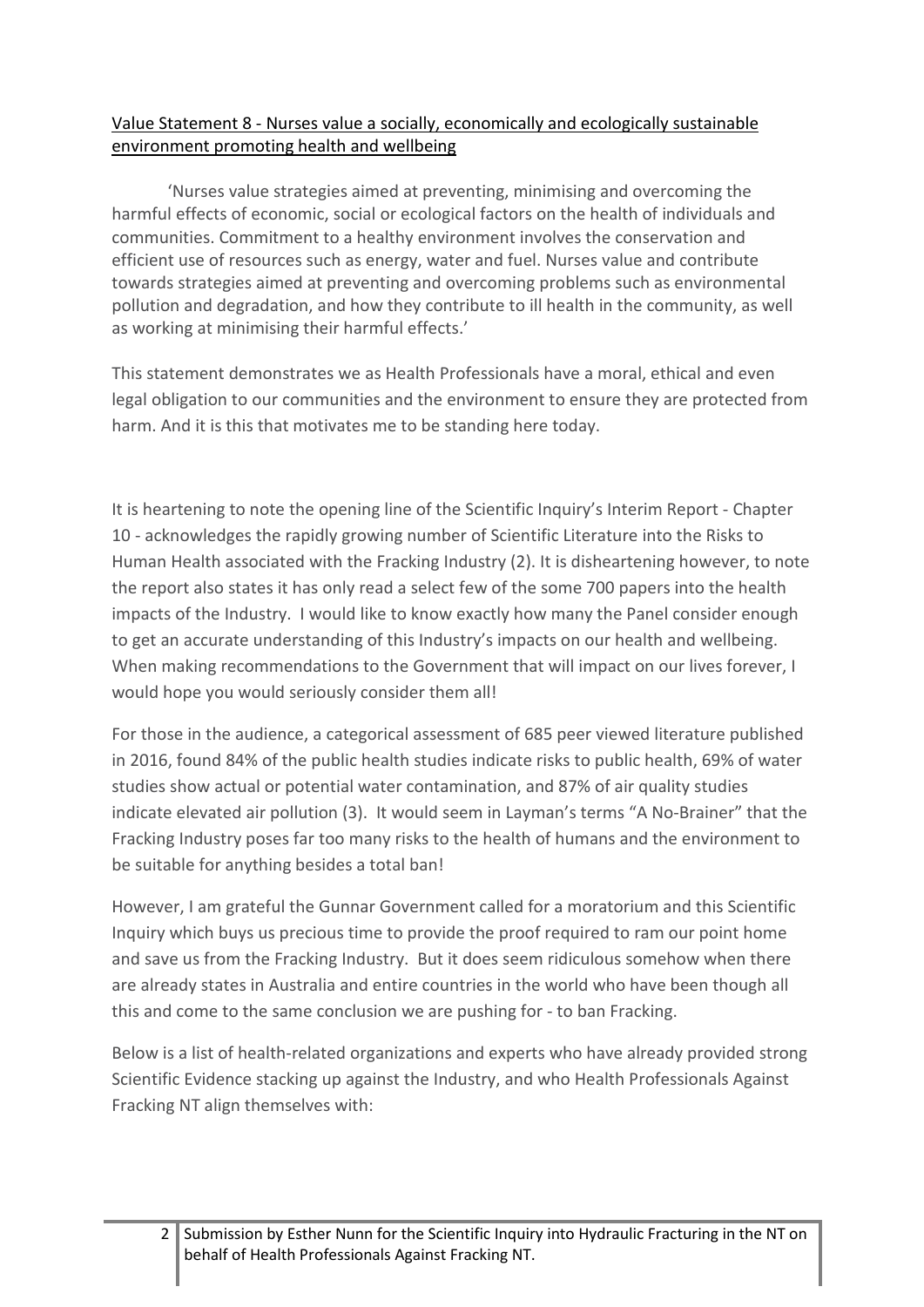Doctors for the Environment – who describe Fracking as an uncontrolled health experiment, and that the rush to exploit this resource has outpaced regulations to protect public health and the environment and to adequately assess the health impacts (4).

The Australian Medical Association – who urge governments use rigorous and independent health risk assessments (5).

Australian Nursing and Midwifery Federation in Victoria and NSW - who called for a permanent ban on the Industry (6).

Melissa Haswell - Professor of Health, Safety and the Environment, whom you are all aware is regarded as an Australian expert on the topic of potential health risks and impacts of Fracking (7).

Public Health Association Australia -who urges the government to use the Precautionary Principle (which I will describe shortly) (8).

Unions Against Fracking – who are coordinated by Trade Unions for Energy Democracy and have released an inspiring statement calling for a global moratorium on Fracking (9 & 10). They have an extensive list of Union affiliates across the globe which includes Global Nurses Against Fracking and Unions NT.

Physicians, Scientists and Engineers for Healthy Energy – who urge the government for a ban on fracking  $(11)$ .

The 1,000 Health Professionals in the US who delivered a letter to Barack Obama in 2014 urging for a ban on Fracking (12).

Physicians for Social Responsibility, who put together an extensive Compendium of Scientific, Medical, and Media findings Demonstrating Risks and Harms of Fracking and have outlined a powerful summary (13).

It is very important to note here that that this is a relatively new Industry, and when attempting to determine the extent of the risks to humans and the environment both now and into the future, it is impossible to evaluate long-term data which cannot exist until the Industry has been operating for a time that could be considered long-term. We only have reliable data that dates back perhaps 20 years from when the Industry took off in the US. The impacts and risks can only be measured by the evidence emerging now, so we need to make sensible decisions based on what we are seeing, what can be predicted and use extreme caution. Because of the potential for long-term effects of even low doses of toxicants and the cumulative impact of exposure to multiple chemicals by multiple routes often with incomplete information from Fracking companies not legally obliged to disclose all the ingredients used in the process, coupled with no known understanding of the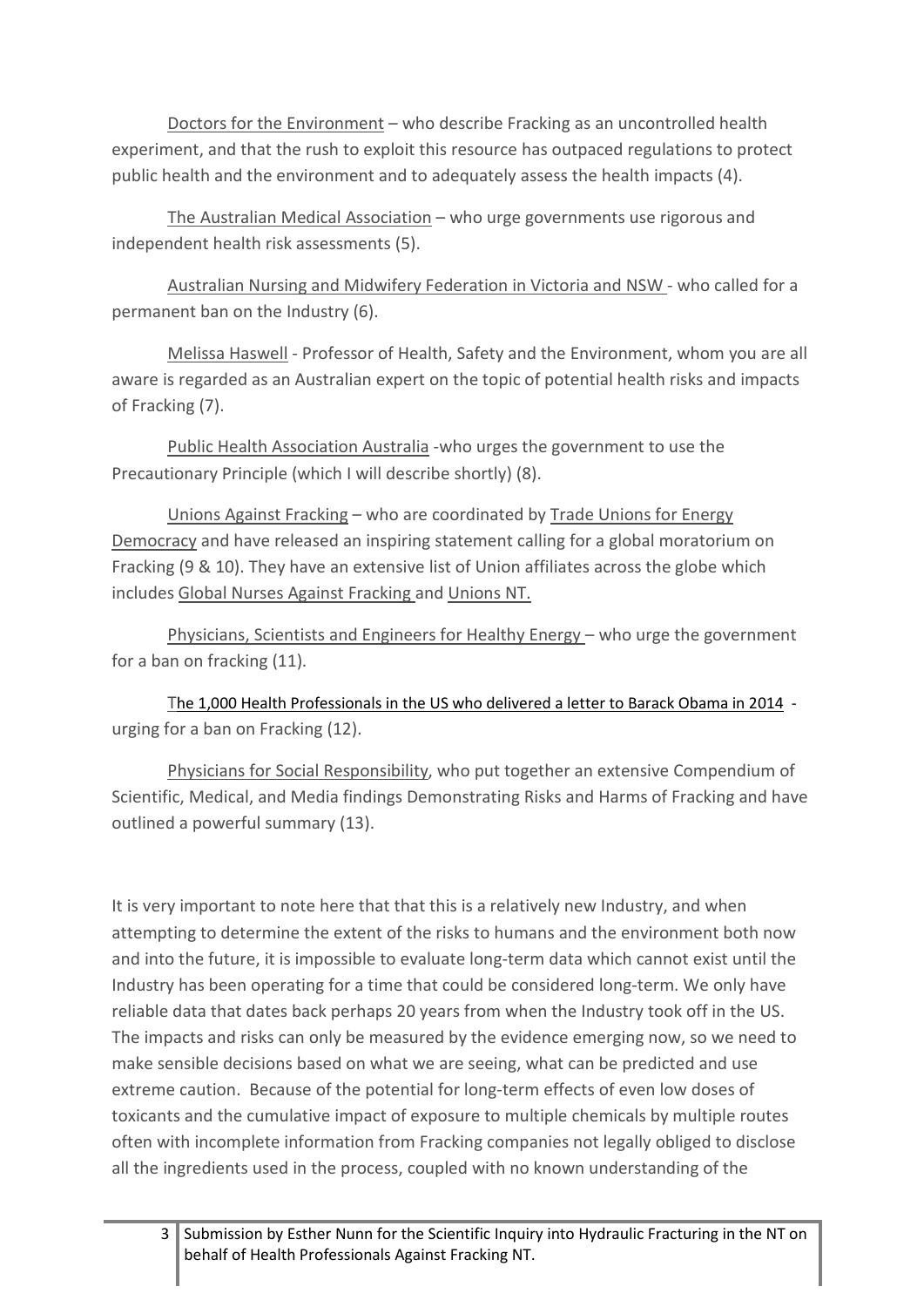immediate or long-term consequences of these interactions, only time, and research will tell (3). And this is exactly why Health Care Professionals are increasingly calling for bans or moratoria until the full range of potential health hazards from fracking are understood (13).

We are calling for the Northern Territory Government to follow the Victorian Government's applaudable decision in passing legislation to *'ban any fracking in the state because of the unknown and unquantifiable risks to the safety and security of public health, water and agriculture industries'* (27).

Although the evidence is mounting, without the Baseline Health Assessment you say you require (mentioned in the Interim Report) I have to pose the question back to you, are you actually saying that in order to obtain the data you need to prove the extent of the health risks associated with the Fracking Industry, that you would require baseline 'Before and After' Data from specific sections of the population who would have Fracking operations move into their communities? It seems is what you are inferring. Who would put their hand up to be a Guinea pig to test the health impacts of this Industry? Besides that, it is completely unethical.

I will now continue my presentation by addressing the four main Potential Risks to Public Health categories, as identified in the Interim Report (2).

# **1. Impacts associated with contamination of Aquifers**

Fracking threatens drinking water and contaminates aquifers (13 & 14).

Well casings extend kilometres down through aquifers to reach areas of gas extraction. They can and do leak, contaminating aquifers due to corroding, faulty construction and repeated fracturing. One study suggests 6-7% of well-casing fail immediately, increasing to possibly 50% over 20 years as well-casings naturally corrode and degrade (14). If there are no long– term studies available to a relatively new Industry, how can we feel comfortable with these statistics into the unknowable future?

Methods for handling and disposal of the millions of litres of chemical laden wastewater that are brought to the surface in Fracking operations remain problematic. In fact, Professor Haswell points out there are NO demonstrated long–term solution for this hazardous wastewater management! (7). There are already instances where spills and failures of holding dams containing contaminated wastewater have happened in Australia. This poisons the environment directly and can contaminate waterways and aquifers (4 & 27).

When the Fracking Industry tries to tell us about the tiny percentage of chemicals used in Fracking Fluid, they frequently omit the over-all volume they are talking about. If one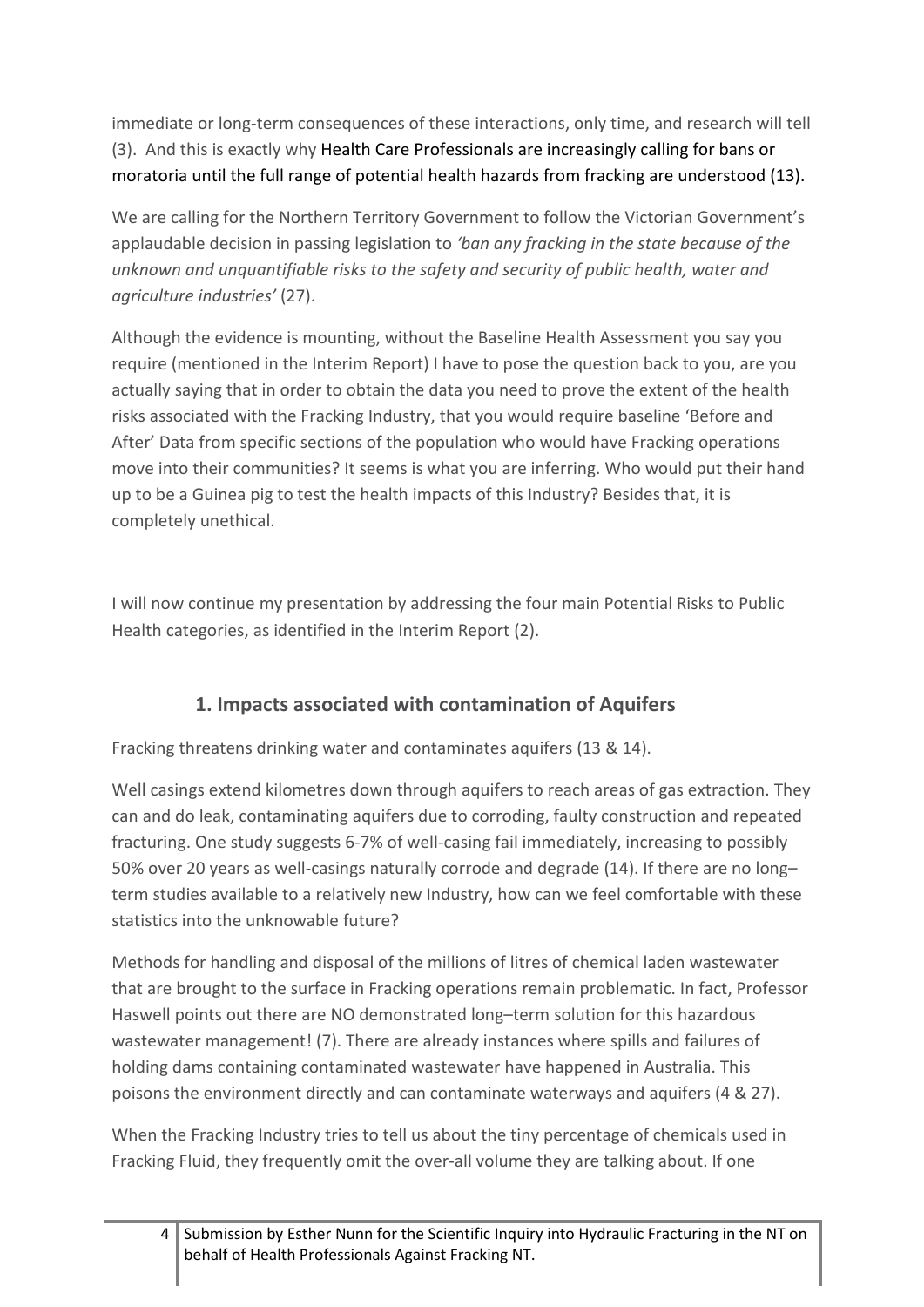fracking operation which commonly uses 15 million litres of water, and only 0.5% -2% is chemicals, that still equates to 80-330 tonnes of chemicals! (15).

And these chemicals aren't just found in household products as the Industry likes to tell us. The tiniest amounts of some of the toxic chemicals commonly used in Fracking operations are enough to cause harm to human health (7). They include carcinogens, neurotoxins, irritants, sensitisers, and reproductive/endocrine disruptors (16). Endocrine disrupter chemicals (EDC's) interferer with the body's reproductive system and have been found in water at heavily drilled sites at concentrations high enough to adversely affect humans and animals (3 & 17). In one US study on several herds of cattle that were directly exposed to Fracking Fluids or wastewater, farmers reported increased reproductive problems such as failure to breed, failure to cycle, abortions, still births and birth defects far above what they had ever seen in their many years of raising cattle (18).

Unborn babies and children are at increased exposure risk from Fracking from things like EDC's. Studies on foetus and babies are easy to conduct because of vital records maintained by State Health Departments showing a clear picture of the health children are born with, and they show babies born in close proximity to Fracking operations demonstrate alarming statistics with low birth weights, preterm births and birth defects. A study on over 100 000 live births reported babies has a 30% greater prevalence of congenital heart defects and marked increase in neural tube defects if their mothers were pregnant within ten miles of Fracking wells (19). One study showed still births and infant deaths six times above the average in non-fracking areas over a three-year period (18).

Can you possibly imagine the distress you would experience if your baby was born dead? And worse still if you lived close by Fracking operations where statistics suggest it could be attributed to this industry but the industry is allowed to omit any responsibility because there supposedly isn't enough conclusive evidence and is set up so that you have to prove it!

To me it would seem then, that the only way to guarantee our aquifers and our communities can be safe from Fracking Operations is to ban the industry completely.

## **2. Impacts associated with fugitive emissions and airborne chemicals**

Climate Change has been termed the most important Public Health Issue of the 21<sup>st</sup> Century (8).

Unconventional Gas is predominantly methane which is 85 times more potent in trapping heat than carbon dioxide over a 20-year period which is a critical period for emission reductions (7). Around 7.9% of gas extracted is released straight into the atmosphere (7).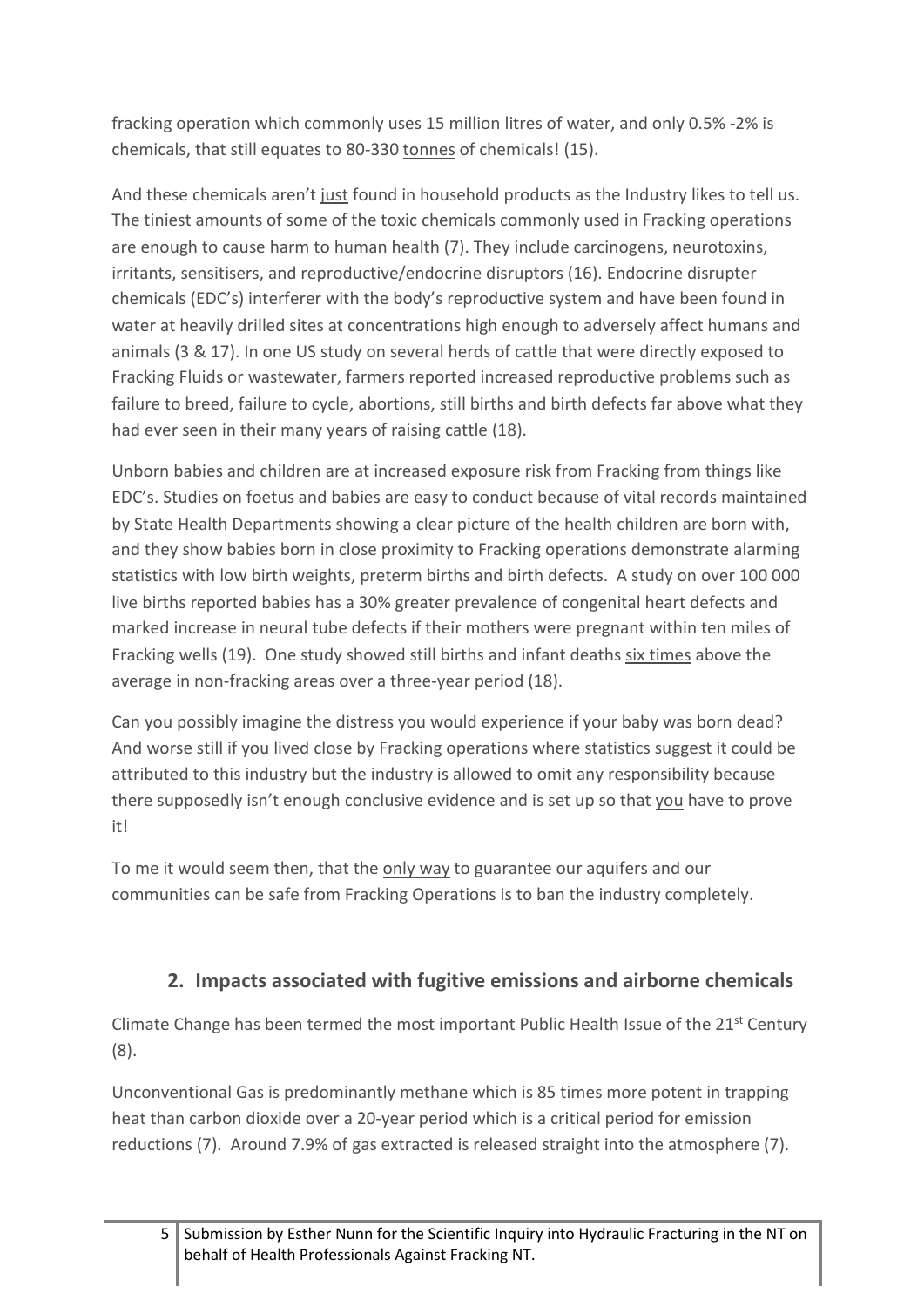Haswell suggests that to continue this industry may accelerate the severe health impacts of climate change. The Public Health Association Australia has stated that we need to focus on fulfilling our obligation to the Paris Climate Convention to mitigate climate change by urgently reducing fossil fuels, and methane emissions as part of the Fracking Process need to be examined with the utmost urgency (8).

Drilling and fracking emissions contribute to toxic air pollution and smog (ground-level ozone) (13). Increased levels of which are known to have the following negative impacts on the health of those living near Fracking operations:

Respiratory symptoms such as sore/burning nose and throat, stuffy noses and coughs, exacerbation of asthma and COPD, chronic bronchitis and wheezing, and difficulty breathing

Vascular symptoms like nosebleeds and stroke

Dermatological conditions like rashes, and hair loss

Gastrointestinal symptoms like vomiting, diarrhoea, cramping,

Neurological symptoms like headaches, dizziness, difficulty concentrating, short term memory loss, skin numbness and tingling sensations, incoordination, inability to stand, and seizures (18).

Queensland data, though minimal in amount due to the short time Fracking has been operating in the state, show similar symptoms (20).

Imagine if you began suffering strange symptoms that doctors couldn't put their finger on to give you answers, relief or help? And again, it could be attributed to an industry which omits transparency and responsibility?

Is it *really* worth the risk to wait and see what emerges in the health and wellbeing of our communities when the picture is looking pretty bad so far?

### **3. Impacts associated with increased road traffic**

The Fracking Industry will dramatically increase road traffic in the NT. It requires the use of heavy vehicles in all aspects of the industrial process to transport equipment, chemicals, sand, and water needed for well construction, fracturing and management of waste products. One study reports up to 1000 truck trips for an average multistage well (21).

The NT already has the highest road toll in Australia; at least 4 times the National average (22 & 23), and heavy vehicles are around six times more likely to be involved in fatal and serious injuries in Australia (24). The Bureau of Labour Statistics also states that a third of all fatalities for oil and gas workers were due to traffic accidents (21). The Texas Department for Transportation reported a 40% increase in fatal vehicle accidents during a 3-year period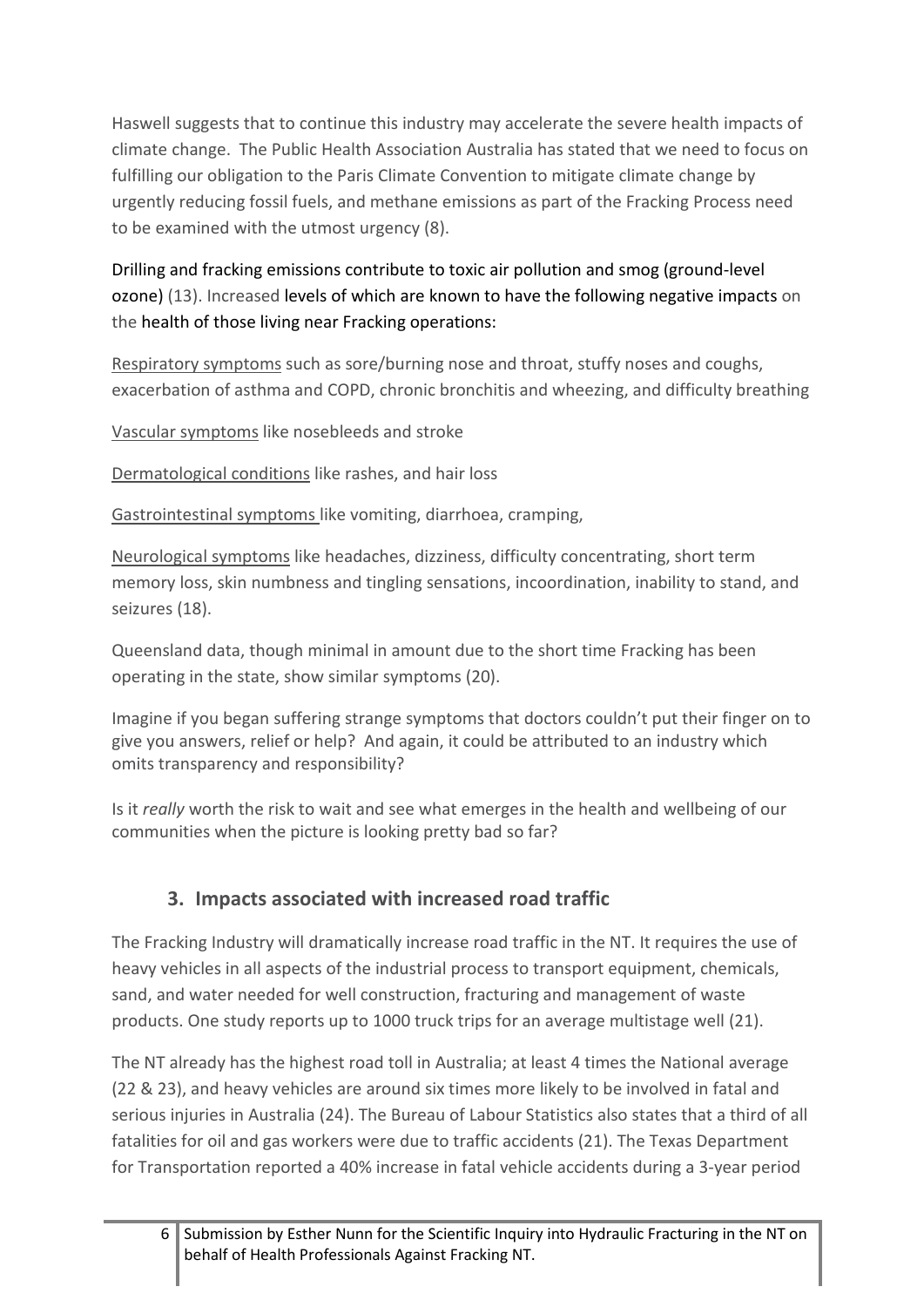of Fracking operations across 20 countries in the US compared to before Fracking operations began in those areas (21).

And also important to note that these trucks are often carrying highly toxic Fracking fluids or flow-back water this also has the potential for catastrophic environmental damage (21).

It is noted in the Interim Report that some industry submissions say driver training and promotion of safe work practices is a priority for the industry in addressing this potential risk. That sounds lovely on paper, but it does nothing to reassure us as road users in the NT, as no amount of promoting safe workplaces is going to stop the inevitable as ACCIDENTS DO HAPPEN.

From a heath perspective, our hospitals are already understaffed and overcrowded. This inevitable increase can only increase pressure on the health system, including staff stressors, longer wait times for patients in ED Waiting Rooms and longer stays in ED beds as staff attend to high priority injuries such as those seen in MVA's.

I cannot understand how the panel claim in the Interim Report they are unable to draw any conclusions about this specific risk when surely a great increase in road use and truck traffic on top of the worst National Road Toll Statistics would point in only one direction.

## **4. Impacts on social cohesiveness, mental health and wellbeing**

I note the Panel has been unable to find any firm evidence that supports an evaluation of the magnitude of this risk, and that available studies of physiological impacts of this industry only allowed the evidence to be graded as either insufficient or failing to show an association!

It is insulting and upsetting to hear this because we feel it ourselves, and we can see the impact it is having on other members of the wider community, such as in Queensland where Fracking has taken hold with disastrous consequence for rural communities. A study of 239 Southern Queenslanders describes how the Fracking Industry negatively impacts mental health with increased depression and anxiety about health impacts, loss or contamination of water supplies, falling property values and the polarization of families and entire communities in "For and Against' (7).

When people can smell strange things in the air, and they are experiencing strange health symptoms, how can you expect anxiety to not increase when we know how little is actually known as to the ingredients and interactions of these potentially toxic substances we are breathing in?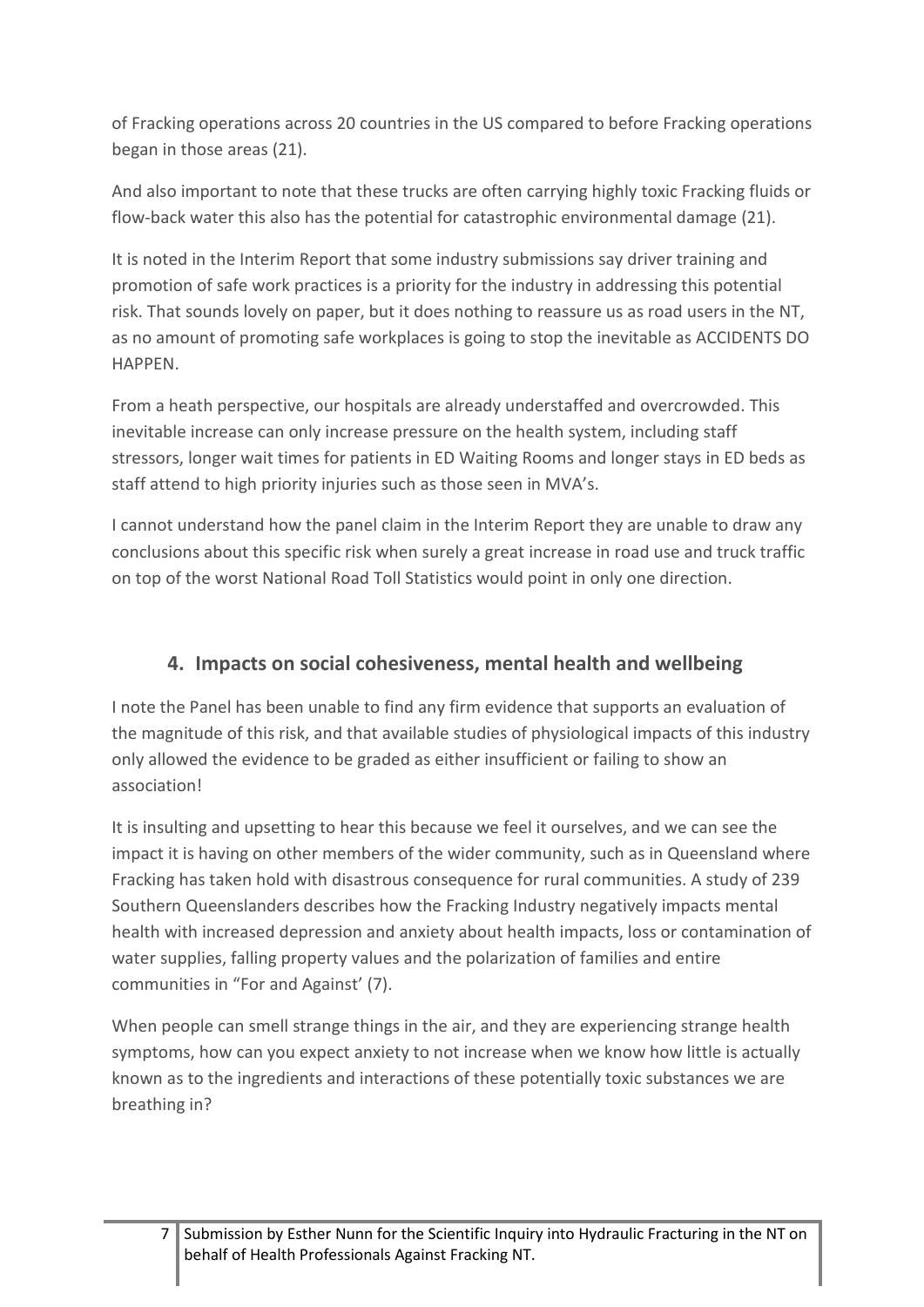Even reports of suicide have emerged in Australia directly linked to pressure from the Fracking Industry on Farmers and their distress in seeing their livelihoods ruined (7). Can this evidence be insufficient or failing to show an association?

Solastalgia is a term referring to the distress people experience by environmental change in their home environment (8 & 25). Exacerbated by a sense of lack of control over unfolding change, Solosalgia was the main finding highlighted by the Queensland Department of Health assessment of the population with regard to Fracking operations in their area (20).

I will now read an excerpt from a Submission to the Fracking Inquiry in March this year by Dr. Rosalie Shultz who spoke on behalf of the Public Health Association of Australia. Here she describes the Precautionary Principle being of extreme importance with regard to the Fracking Industry.

'The Precautionary Principle describes when an activity raises threats of harm to health and the environment, precautionary measures should be taken even if some cause and effect are not conclusively established. In this context, the proponent of the activity, rather than the public should bear the burden of proof. Considering the uncertainties about health, environment, local, social, global warming potential and economic implications, it would seem prudent to be doing more research and do delay any development until we've got more data.' (26).

This sentiment has been repeated in may Scientific Health related papers, and considering the Issues the Panel have described in the Interim Report being:

*"Whether any of these public health impacts can be attributed to specific causal factors in the environment resulting from activities associated with hydraulic fracturing in the NT."* 

### It would seem obvious the Precautionary Principle be imperative so the Panel can make informed decisions and draw accurate conclusions which will affect us all.

No matter how many different ways the Fracking Industry tries to reassure us they have the capacity to adequately monitor and respond to the many hazardous chemical, social, mental, and physical health risks posed by the Industry's operations, there is so much uncertainty, so many unknowns, we cannot accept this level of risk to our water, our air, our land and our communities. The Government and the Fracking Industry will never be able to convince us that Fracking is safe – EVER.

The Fracking Industry in the NT will only increase the burden of health our communities face and place increased pressure on health services that we already struggle to staff.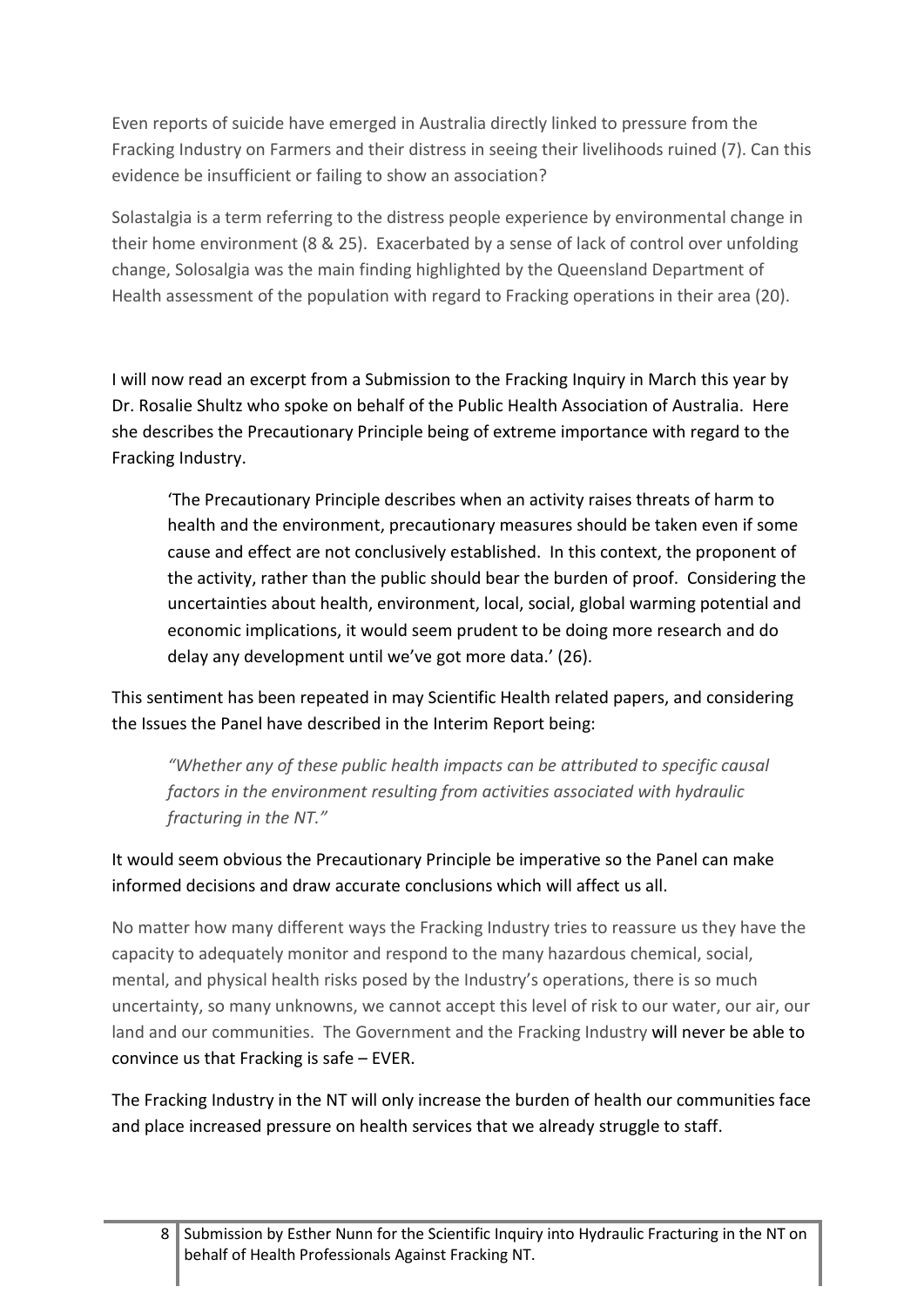I will conclude with a quote from a nurse from an Emergency Department in NSW, in response to the Fracking Industry in her community:

*"Health, health promotion and disease prevention starts at the environmental level. There's no point patching people up if we're contaminating them at the source"*

Angie Gittus (RN).

#### *Thankyou*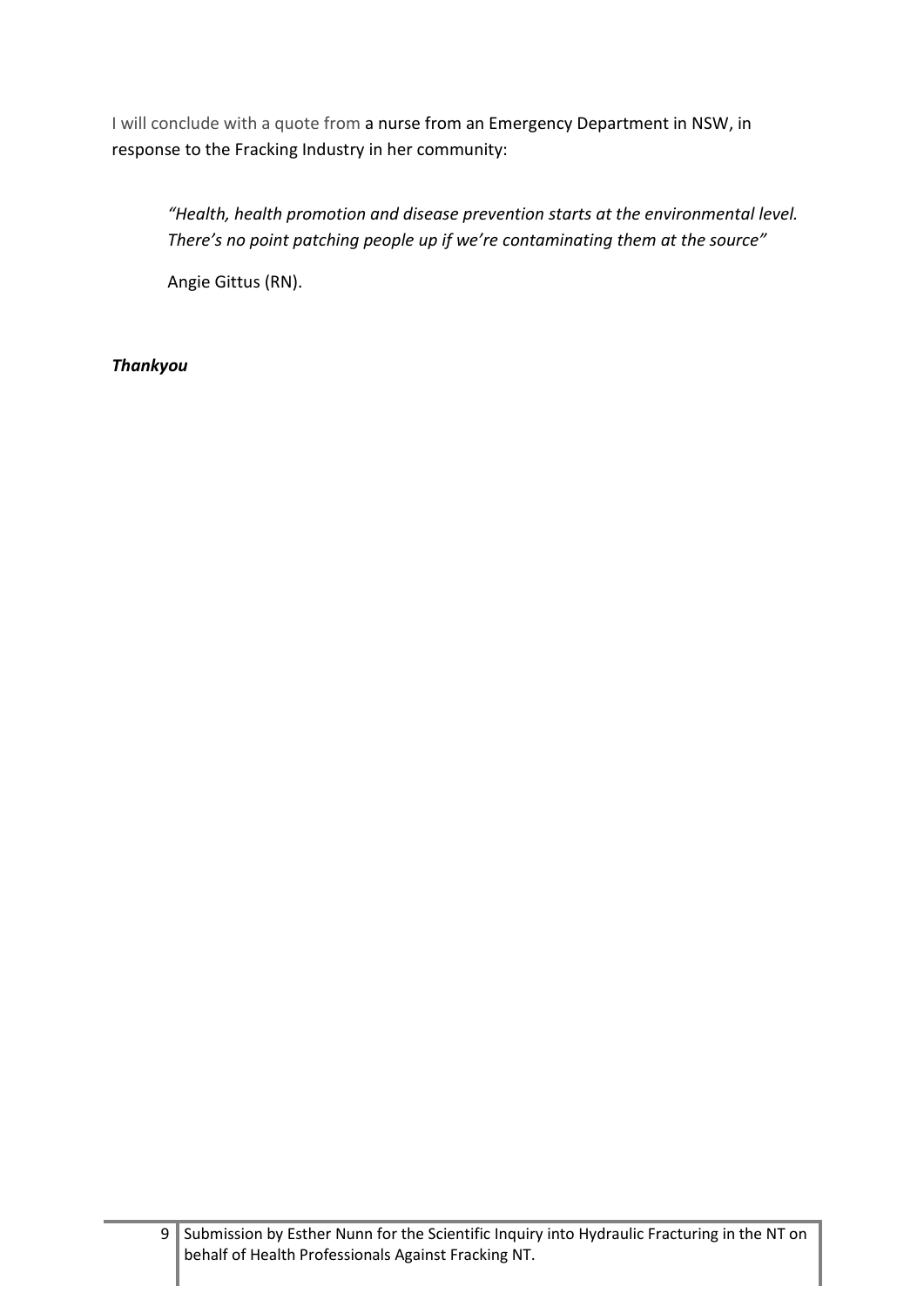#### **References**

1. Nursing and Midwifery Board of Australia, 2006*, The Code of Ethics for Nurses in Australia,* [5\\_New-Code-of-Ethics-for-Nurses-August-2008-1.pdf](https://lookaside.fbsbx.com/file/5_New-Code-of-Ethics-for-Nurses-August-2008-1.pdf?token=AWxmq6RZMSYH0kxK8ceSq2IQU7d-mKD_FBFGpOQsO0G-wbuoxVzVDC4PVaEPQMy0ylwtW4B6kifvJ9txknvleHVFo5Di0ODak3UG-Yf7Bx2R_rnhKfoCFgYZR5FvvngAcOVmdnfG96IOvlp3YQ2A76mbJS7C5LnNOh2YXYMcKdeBRwsT70QBOc64FfBcqxHVBT5dTpDv9oTr4e8a5uPWzg8R)

2. Scientific Inquiry into Hydraulic Fracturing in the Northern Territory - Interim Report. July 2017. https://frackinginquiry.nt.gov.au/interim-report

3. Toward an Understanding of the Environment al and Public Health Impacts of Unconventional Natural Gas Development: A Catagorical Assessment of the peer-reviewed Scientific Literature, 2009-2015:<http://journals.plos.org/plosone/article> [id=10.1371%2Fjournal.pone.0154164](http://journals.plos.org/plosone/article?id=10.1371%2Fjournal.pone.0154164)

4. Doctors for the Environment, 2011, Submission to the Rural Affairs and Transport References Committee Inquiry into management of the Murray Darling Basin – Impact of mining CSG,

[http://dea.org.au/images/uploads/submissions/MDB\\_CSG\\_Senate\\_submission\\_June\\_2011.](http://dea.org.au/images/uploads/submissions/MDB_CSG_Senate_submission_June_2011.pdf) [pdf](http://dea.org.au/images/uploads/submissions/MDB_CSG_Senate_submission_June_2011.pdf)

5. The Australian Medical Association, 2017

http://dea.org.au/images/general/DEA **Position** Statement

6. Australian Nursing and Midwifery Federation Victorian Branch, 'Inquiry into Unconventional Gas in Victoria', July 2015, www.anmfvic.asn.au

7. Haswell, M, & Bethmont, A, 2016, "Health Concerns associated with unconventional gas mining in rural Australia', Rural and Remote Health [http://www.jcu.edu.au](http://www.jcu.edu.au/)

8. Public Health Association of Australia submission on hydraulic fracturing in the Northern Territory, 2017. Public Health Association Australia, [www.phaa.net.au](http://www.phaa.net.au/)

9. Unions Against Fracking, 'The Statement", [http://unionsagainstfracking.org/the](http://unionsagainstfracking.org/the-statement)[statement](http://unionsagainstfracking.org/the-statement)

10. Trade Unions for Energy Democracy, [http://unionsforenergydemocracy.org](http://unionsforenergydemocracy.org/the-statement)

11. Physicians Scientists and Engineers for Healthy Energy, 2012,<http://www.psehealthyenergy.org/data/LNG-PressReseasePDF.pdf>

12. 1,000 HEALTH CARE PROFESSIONALS APPEAL TO PRESIDENT OBAMA, 2014

[http://environmentamericacenter.org/sites/environment/files/resources/Compiled%20HP%](http://environmentamericacenter.org/sites/environment/files/resources/Compiled%20HP%20Letters%20to%20President%20Obama.2.20.14.pdf) [20Letters%20to%20President%20Obama.2.20.14.pdf](http://environmentamericacenter.org/sites/environment/files/resources/Compiled%20HP%20Letters%20to%20President%20Obama.2.20.14.pdf)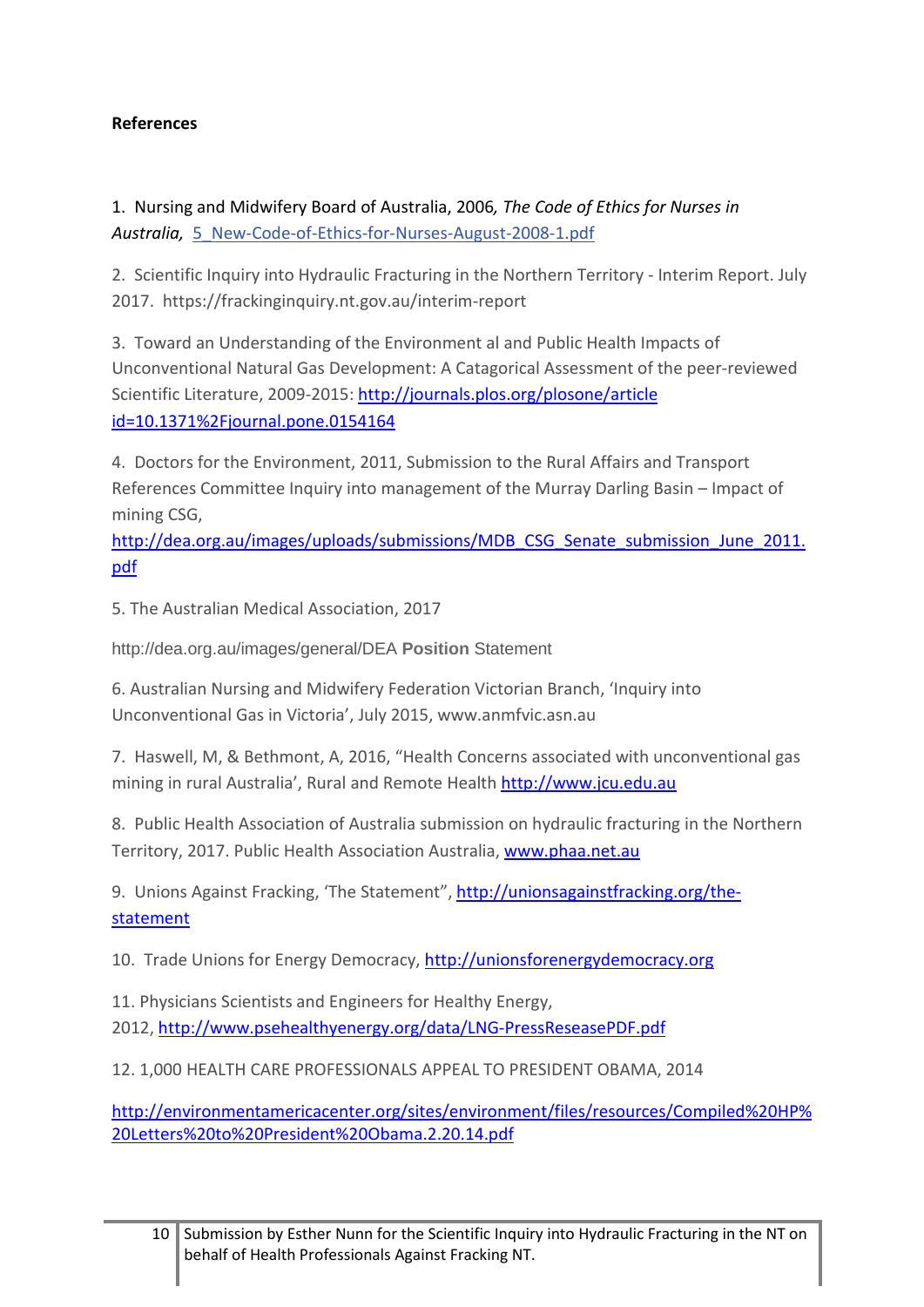13. Physicians for Social Responsibility, 2016, 'Compendium of Scientific, Medical, ad Media findings Demonstrating Risks and Harms of Fracking, New York State Public Health review of Hydraulic Fracturing or Shale and Gas

Development[' http://consernedhealthyny.org/compendium/](http://consernedhealthyny.org/compendium/)

14. Ingraffea, A, 'Marcellus Shale Exposed- Fluid Migration Mechanisms Due to Faulty well Design and/or construction'<http://www.youtube.com/watch?v=7DK3fODCZ3w>

15. Hazen & Sawyer, 2009, 'Impact assessment of Natural Gas Production in the New York City Water Supply Watershed. Accessed vi[a www.lockthegate.org.au](http://www.lockthegate.org.au/)

16. National Toxins Network: Toxic Chemicals I the Exploration and Production of Gas from Unconventional Sources. Accessed via [www.lockthegate.org.au](http://www.lockthegate.org.au/)

17. Vanderberg, L, Colborn, T, Hayes, T et.al, 2012, 'Hormones and Endocrine Disrupting chemicals: Low dose effects and nonmonotonic dose responses', Endocrine Review, vol.33, pp. 378-455

18. Bamberger, M& Oswald, R, 2015, 'Long Term Impacts of Gas Drilling on Human and Animal Health', *Journal of Environmental Science and Health*, vol.50, pp. 447-459

19. McKenzie, LM, Guo, r, Witter, RZ, et.al, 2014, 'Birth outcomes and maternal residential proximity to natural gas development in rural Colorado', *Environmental Health Perspective,* Vol, 122, pp. 412-7

20. Coal Seam Gas in the Tara Region: Summary risk assessment of health complaints and environmental monitoring data, 2013, Queensland Department of Health, [www.health.qld.au/publications/csg/](http://www.health.qld.au/publications/csg/)

21. Adgate, j, Goldstein, B, & Mckenzie, L, 2014, 'Potential Public Health Hazards, Exposures and Health Effects from Unconventional Natural Gas Development- A Critical Review', *Environmental Science and Technology*, vol. 48, pp. 8307-8320

22. Gargett, S Connelly, L & Nghiem, S 2011, "Are we there yet? Australian road targets and road traffic crash fatalitie', BMC Public Health.

23. Bureau of Transport, Infrastructure, Transport and Regional Economics, Road Trauma Australia 2016 Statistical Report <https://bitre.gov.au/publications/ongoing/road\_deaths\_australia\_annual\_summaries.aspx

24. Mooren, L, Grzebieta, R, Williamson, A, Oliver, J, & Friswell, R, 2014, "Safety Management for heavy vehicle transport: A review of the literature", *Safety Science*, vol. 62, pp. 79-89.